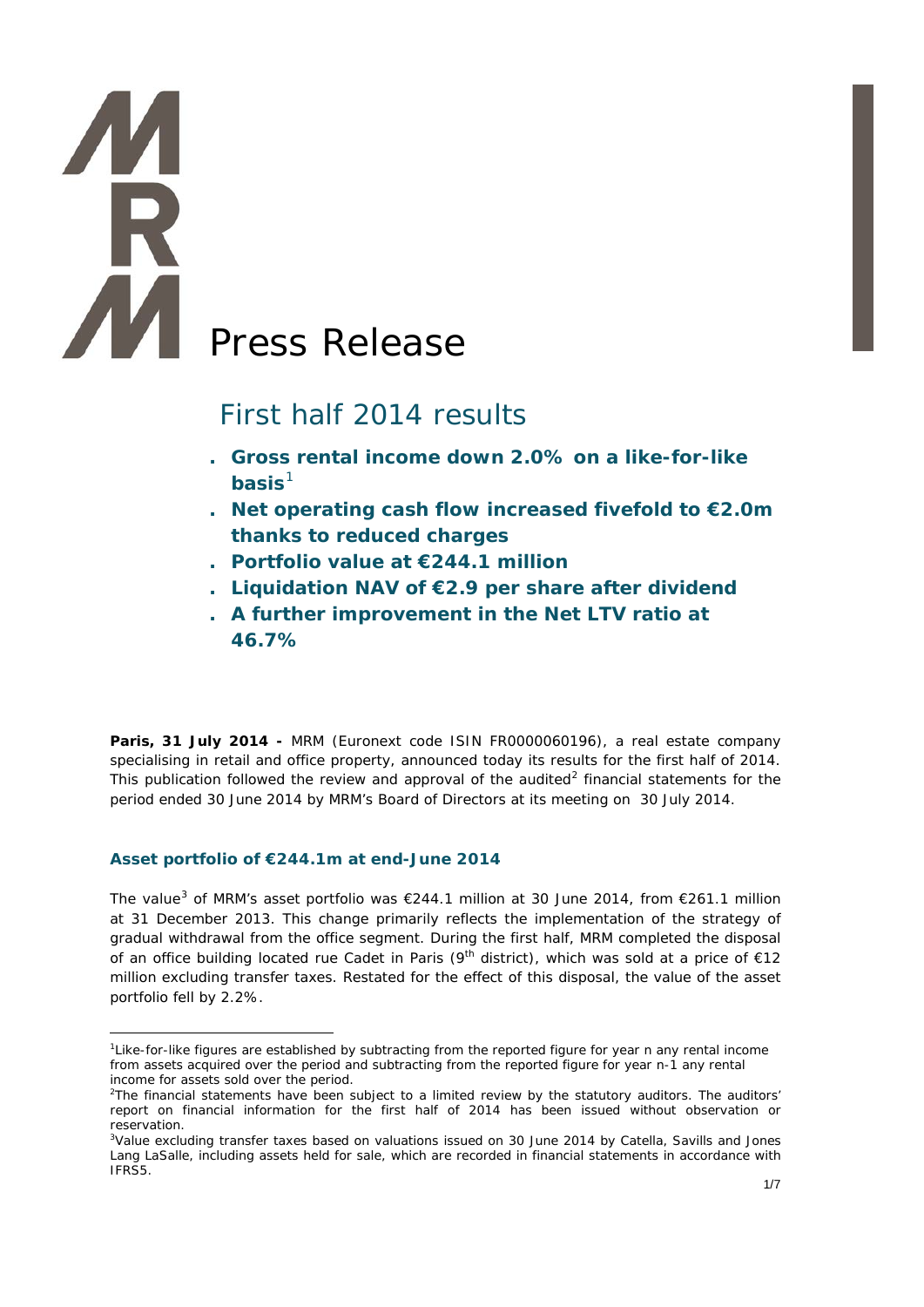During the first half of 2014, investments totalled €1.5 million and the fair value of the asset portfolio was reduced by €6.9 million relative to 31 December 2013.

| Value <sup>3</sup> of MRM's portfolio<br>in $\epsilon$ million | 30.06.2014 | 31.12.2013 | Change like-<br>for-like |
|----------------------------------------------------------------|------------|------------|--------------------------|
| Retail                                                         | 147.5      | 151.4      | $-2.6%$                  |
| Offices                                                        | 96.5       | 109.8      | $-1.6%$                  |
| <b>Total MRM</b>                                               | 244.1      | 261.1      | $-2.2%$                  |

### Retail

The value of the retail portfolio (60% of the total) is  $€147.5$  million. The 2.6% decline on a like-for-like basis relative to end-December 2013 is mainly due to adjusted rental conditions granted on some lease renewals, adjustments in the rental values of some units to current market conditions and the on-going re-letting process for vacant space.

During the first half of 2014, six new leases were signed, representing annual rent of €0.4 million. At 30 June 2014, the occupancy rate for the retail portfolio was stable at 84% compared to 31 December 2013. At 1 July 2014, annualised net rental income of the retail properties was €8.5 million.

### **Offices**

The total value of the office portfolio (40% of the total) is  $\epsilon$ 96.5 million, a slight decline of 1.6% on a like-for-like basis compared with end-December 2013. This results mainly from the decision to put up for sale a property which is not fully let.

Despite the sale of the fully-let building located rue Cadet, the occupancy rate for the office portfolio at 30 June 2014 was 53%, from 52% on 31 December 2013. This reflected a mixed occupancy rate of the assets, while MRM actively continuing the letting of available space in its renovated and restructured buildings.

Over the course of the first half, five new leases were signed, corresponding to  $E$ 1.3 million in additional annual rent. Three of these leases concerned Nova (La Garenne-Colombes) and when they come into effect in the fourth quarter of 2014 they will take the occupancy rate of this 10,700 sqm building to 65%. At 1 July 2014, annualised net rental income for the office buildings in operation was €3.9 million.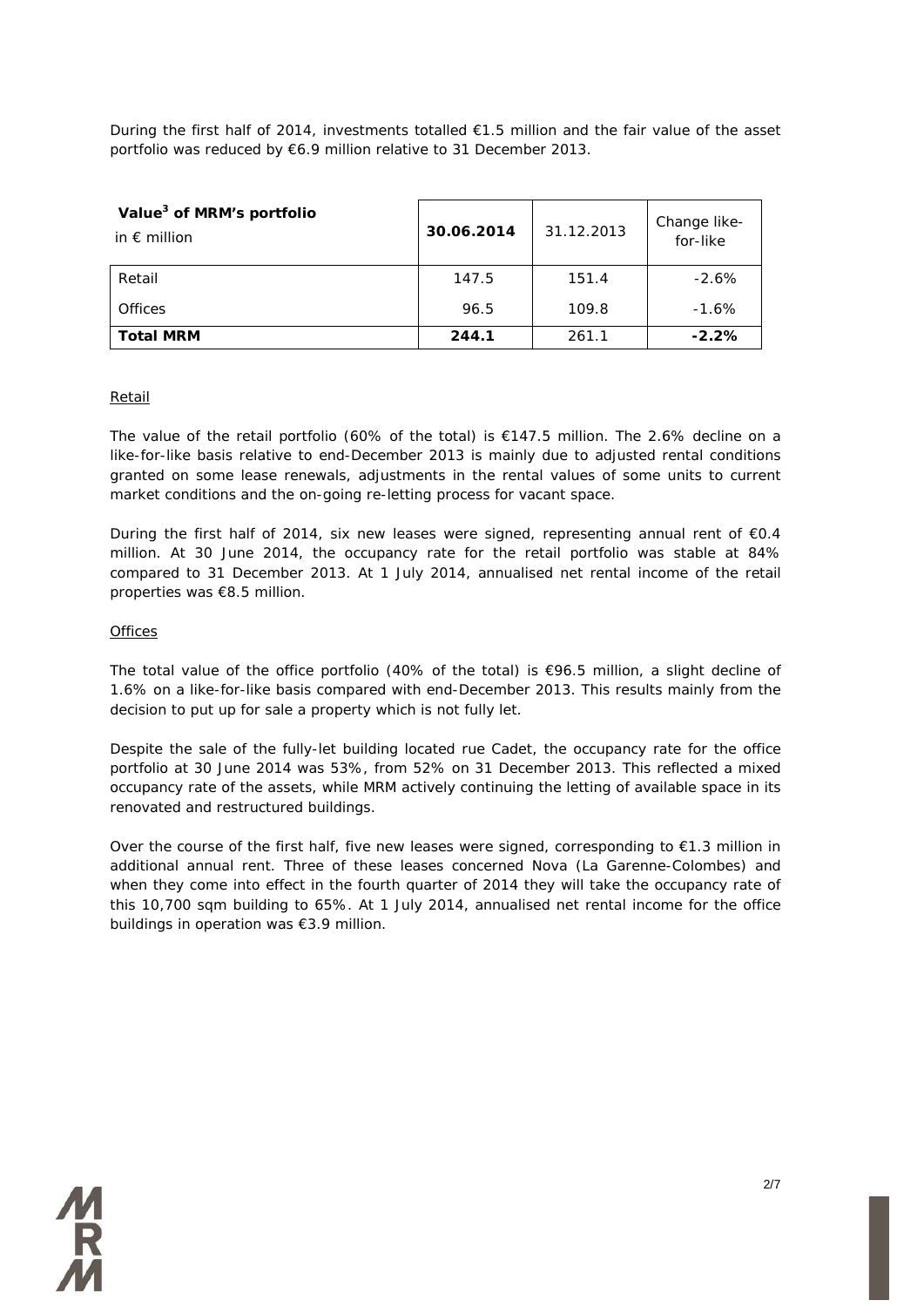### **H1 2014 rental income**

### Gross rental income

MRM generated consolidated revenues of €7.5 million. The 6.0% fall compared with consolidated revenues for the first half of 2013 was primarily due to the disposal of buildings since the beginning of 2013<sup>[4](#page-2-0)</sup>. On a like-for-like basis, consolidated revenues were down 2.0%.

| <b>Consolidated revenues</b> | H1 2014<br>% of total<br>€m |       | H1 2013<br>€m | Change    | Change<br>like-for-<br>like <sup>1</sup> |
|------------------------------|-----------------------------|-------|---------------|-----------|------------------------------------------|
| Retail                       | 4.6                         | 61.8% | 5.3           | $-12.7\%$ | $-12.7\%$                                |
| <b>Offices</b>               | 2.9                         | 38.2% | 2.7           | $+7.5%$   | $+22.4%$                                 |
| Total gross rental income    | 7.5                         | 100%  | 7.9           | $-6.0\%$  | $-2.0%$                                  |

Gross rental income from retail properties was 12.7% lower than in the first half of 2013. In weak conditions for consumer spending in France, the decrease in revenues was due to changes to rental terms granted to certain tenants and the vacating of retail space which is now in a re-letting process.

On a like-for-like basis, gross rental income from offices rose by 22.4%, thanks to the progress made in letting available space. On a current basis, the increase was smaller (+7.5%) due to the disposals of office properties since 1 January 2013.

### Net rental income up 4.0%

Net rental income increased by €0.2 million at €5.6 million (+4.0%). This was due to a €0.7 million reduction in non-recovered property expenses, which totalled €1.9 million over the period.

### **Results**

Current operating income increased by 29.2% in the first half of 2014, to  $\epsilon$ 3.3 million.

Given the change in the fair value of the asset portfolio ( $-6.9$  million over the period), MRM consolidated net income was a loss of-€5.9 million in the first half of 2014 versus a profit of €34.5 million in the first half of 2013 which was positively impacted by the recapitalisation and restructuring of MRM's liabilities.

<span id="page-2-0"></span>

 $4$  A list of assets sold is provided in the appendix.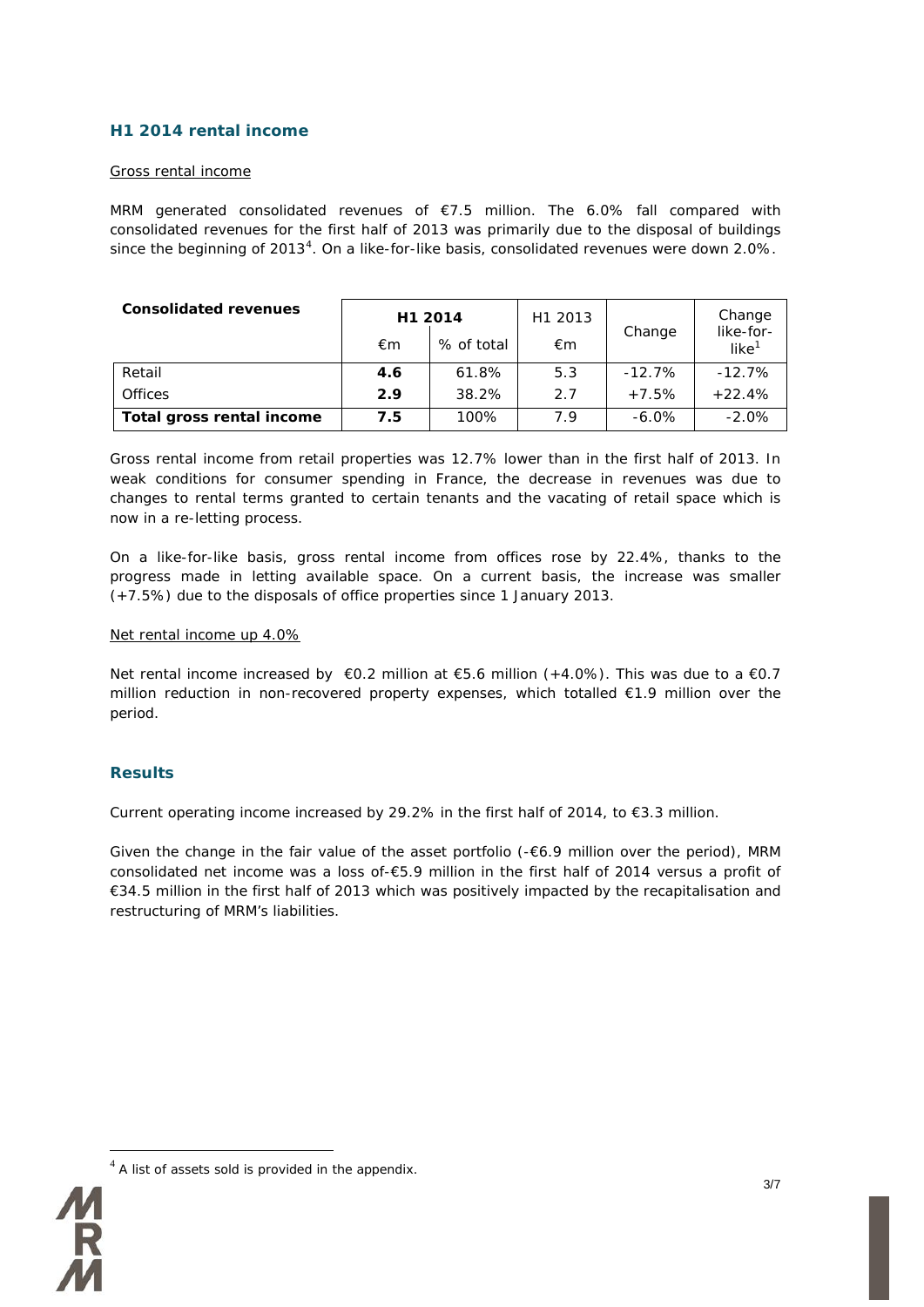### **Strong growth in net operating cash flow**

| Net operating cash flow<br>in $\epsilon$ million | H1 2014 | H1 2013 | Change    |
|--------------------------------------------------|---------|---------|-----------|
| Gross rental income                              | 7.5     | 7.9     | $-6.0\%$  |
| Non-recovered property expenses                  | (1.9)   | (2.5)   | $-26.7\%$ |
| Net rental income                                | 5.6     | 5.4     | $+4.0%$   |
| Operating expenses                               | (2.2)   | (2.6)   | $-15.6%$  |
| Other operating income and expense               | 0.0     | (0.0)   |           |
| <b>Gross operating income</b>                    | 3.4     | 2.8     | $+22.7%$  |
| Net cost of debt                                 | (1.4)   | (2.4)   | $-41.8%$  |
| Other financial income and expense               | 0.0     | (0.0)   |           |
| Net operating cash flow                          | 2.0     | 0.4     | х5        |

The  $\epsilon$ 0.4 million reduction in operating expenses to  $\epsilon$ 2.2 million (-15.6%), reflects the reduction in fees resulting from the new asset management contract concluded with CBRE Global Investors in May 2013. Thus gross operating income was 22.7% higher, rising €0.6 million, from €2.8 million in the first half of 2013 to €3.4 million in the first half of 2014.

As a result of the restructuring of liabilities that took place in May 2013, the net cost of debt was reduced by €1.0 million to €1.4 million in the first half of 2014. Given this significant 41.8% reduction, MRM generated a net operating cash flow of €2.0 million, from €0.4 million in the first half of 2013.

### **A solid balance sheet**

At end-June 2014, MRM's debt, consisting solely of bank loans, stood at €134.3 million, down by €12.4 million compared to end-December 2013, following the disposal of the property on rue Cadet and contractual loan repayments made over the course of the first half. The net LTV ratio, which stood at 48.5% at 31 December 2013, improved further over the first half of 2014, to 46.7%.

| Simplified IFRS balance sheet<br>in $\epsilon$ million | 30.06.2014 | 31.12.2013 |
|--------------------------------------------------------|------------|------------|
| Investment properties                                  | 229.5      | 233.3      |
| Assets held for sale                                   | 14.6       | 27.8       |
| Current receivables/assets                             | 11.1       | 10.9       |
| Cash and cash equivalents                              | 20.2       | 19.9       |
| Total assets                                           | 275.4      | 291.9      |
| Equity                                                 | 124.7      | 135.0      |
| <b>Bank loans</b>                                      | 134.3      | 146.7      |
| Other debt/liabilities                                 | 16.4       | 10.2       |
| Total liabilities and equity                           | 275.4      | 291.9      |

Given the dividends paid against 2013 results  $(€4.4$  million), net operating cash flow in the first half ( $\epsilon$ 2.0 million) and the reduction in fair value of the asset portfolio ( $\epsilon$ 6.9 million), liquidation NAV decreased to €124.7 million at 30 June 2014, from €135.0 million at 31 December 2013.

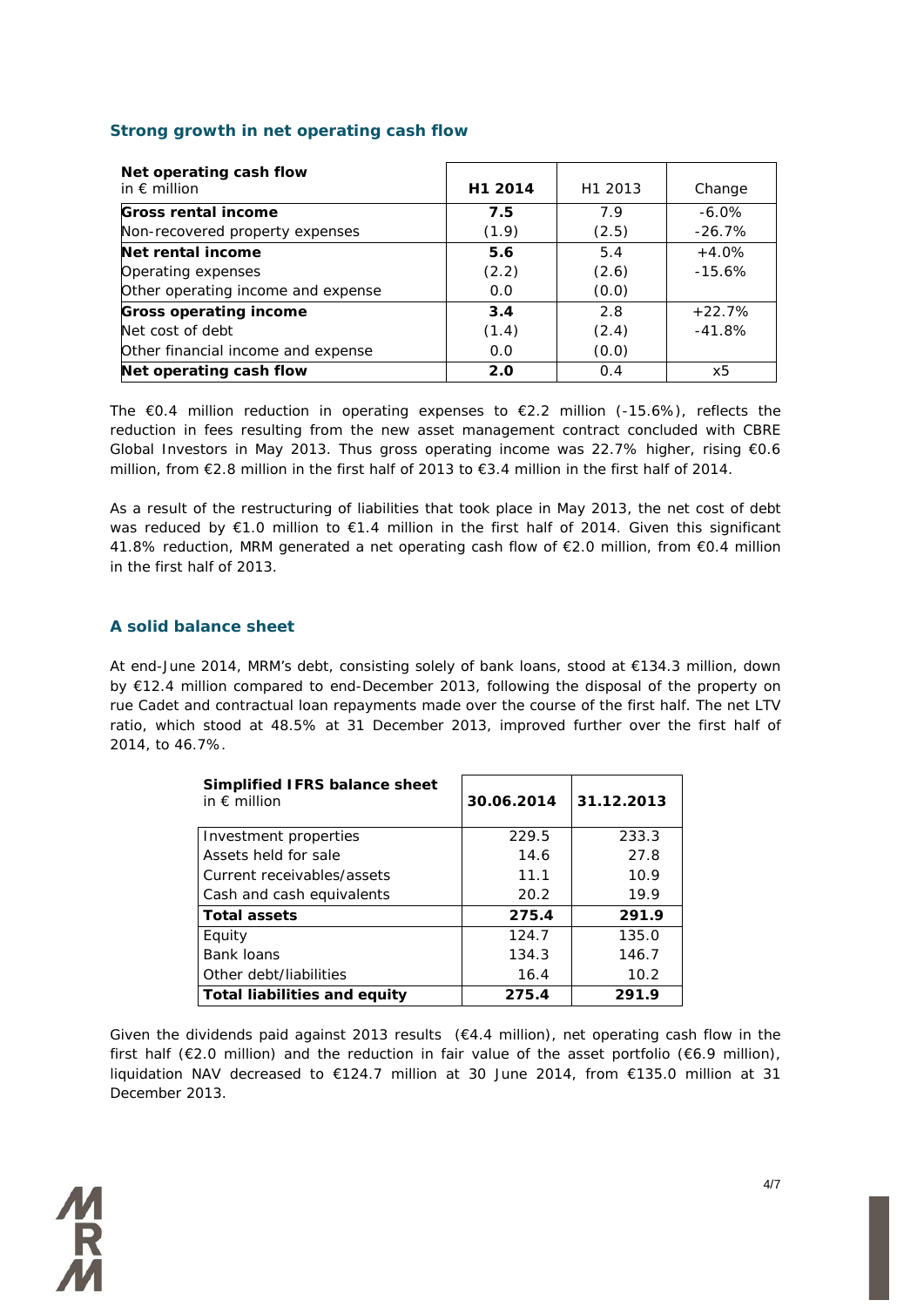| Net asset value  |             | 30.06.2014     |             | 31.12.2013     |  |
|------------------|-------------|----------------|-------------|----------------|--|
|                  | total<br>€m | per share<br>€ | total<br>€m | per share<br>€ |  |
| Liquidation NAV  | 124.7       | 2.9            | 135.0       | 3.1            |  |
| Replacement NAV  | 139.2       | 3.2            | 149.7       | 3.4            |  |
| Number of shares | 43.647.591  |                | 43,649,803  |                |  |

*Number of shares (adjusted for treasury stock)*

### **Outlook**

Since June 2013, MRM has been benefitting from an improved financial position and has undertaken a strategic refocusing of its activities on retail properties.

By end-2016, MRM aims at implementing plans to enhance the value of its retail properties while adjusting such plans to market changes, along with the gradual disposal of its office properties.

### **Calendar**

Revenues for the third quarter of 2014 are due on 6 November 2014 before market opening.

### **About MRM**

MRM is a listed real estate company with a portfolio worth €244.1 million (excluding transfer taxes) as at 30 June 2014, comprising retail properties (60%) and offices (40%). Since 29 May 2013, SCOR SE has been MRM's main shareholder, holding a 59.9% stake. MRM is advised by CBRE Global Investors on the management of its properties. MRM is listed in compartment C of NYSE Euronext Paris (ISIN: FR0000060196 - Bloomberg code: MRM:FP – Reuters code: MRM.PA) and opted for the SIIC status on 1 January 2008.

### **For more information:**

5, avenue Kléber 65, avenue Kléber 54, rue de Clichy 75795 Paris Cedex 16 75009 Paris France France T +33 (0)1 58 44 70 00 T +33 (0)1 53 32 61 51 relation\_finances@mrminvest.com isabelle.laurent@ddbfinancial.fr

Isabelle Laurent **MRM DDB Financial**

### **Website: www.mrminvest.com**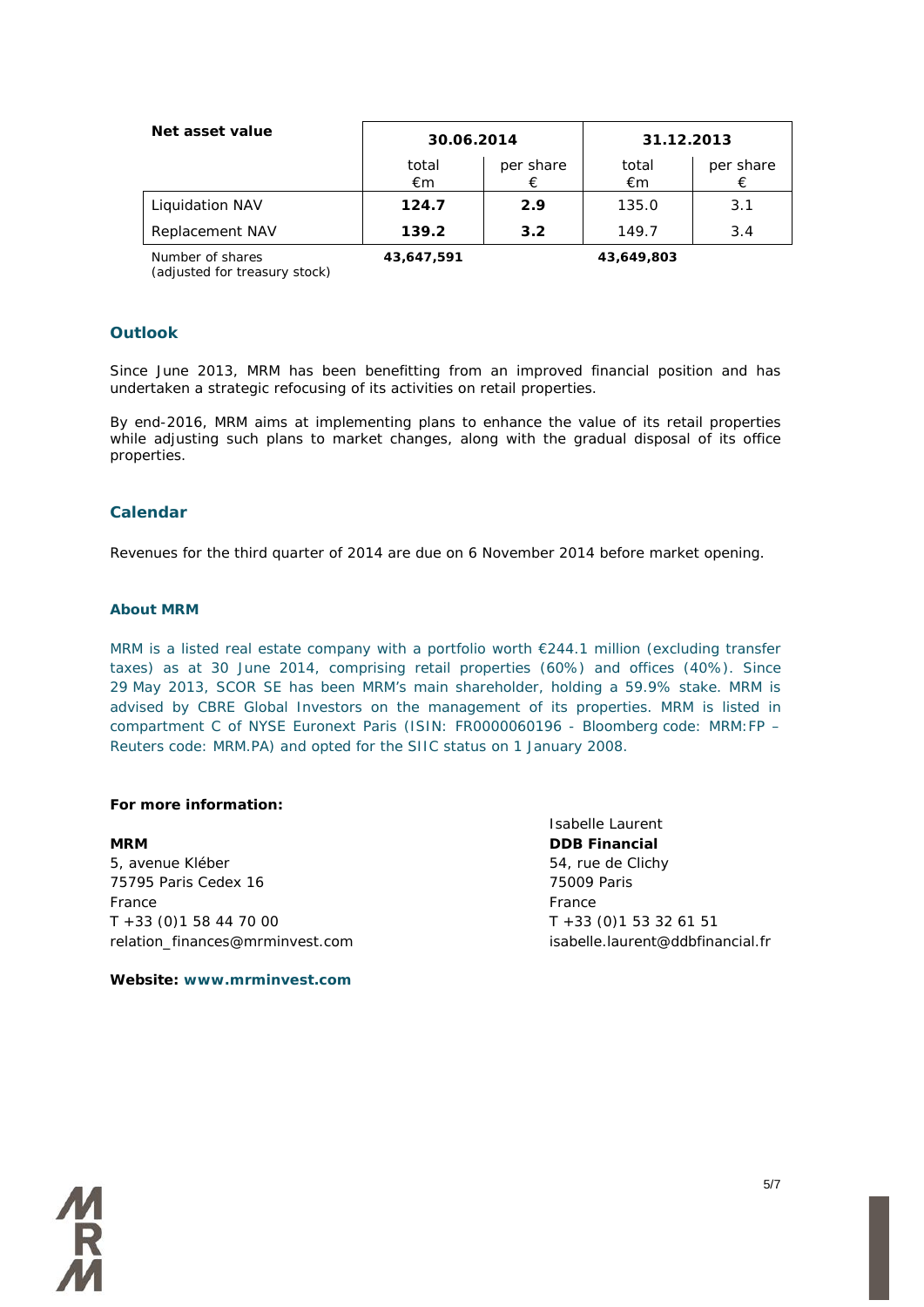### **Appendix 1: Simplified IFRS income statement**

| Simplified IFRS income statement<br>in $\epsilon$ million | H1 2014 | H1 2013 | Change    |
|-----------------------------------------------------------|---------|---------|-----------|
| <b>Gross rental income</b>                                | 7.5     | 7.9     | $-6.0\%$  |
| Non-recovered property expenses                           | (1.9)   | (2.5)   |           |
| Net rental income                                         | 5.6     | 5.4     | 4.0%      |
| Operating expenses                                        | (2.2)   | (2.6)   | $-15.6\%$ |
| Provisions net of reversals                               | (0.1)   | (0.3)   |           |
| <b>Current operating income</b>                           | 3.3     | 2.5     | 29.2%     |
| Net gains/(losses) on disposal of assets                  | (0.0)   | 0.0     |           |
| Change in fair value of properties                        | (6.9)   | (2.0)   |           |
| Other operating income and expense                        | (0.1)   | (0.0)   |           |
| <b>Operating income</b>                                   | (3.9)   | 0.5     |           |
| Net cost of debt                                          | (1.4)   | (2.4)   | $-41.8%$  |
| Other financial income and expense                        | (0.6)   | 36.7    |           |
| Net income before tax                                     | (5.9)   | 34.8    |           |
| Income tax                                                | (0.1)   | (0.2)   |           |
| Consolidated net income                                   | (5.9)   | 34.5    |           |

### **Appendix 2: Quarterly rental income**

| <b>Consolidated revenues</b><br>in $\epsilon$ million | O <sub>1</sub><br>2014 | O <sub>1</sub><br>2013 | Change    | Change<br>like-for-like |
|-------------------------------------------------------|------------------------|------------------------|-----------|-------------------------|
| Retail properties                                     | 2.33                   | 2.69                   | $-13.3\%$ | $-13.3%$                |
| <b>Offices</b>                                        | 1.50                   | 1.42                   | 5.9%      | 14.1%                   |
| Total gross rental income                             | 3.83                   | 4.11                   | $-6.7\%$  | $-4.3%$                 |
| <b>Consolidated revenues</b><br>in $\epsilon$ million | O <sub>2</sub><br>2014 | O <sub>2</sub><br>2013 | Change    | Change<br>like-for-like |
| Retail properties                                     | 2.28                   | 2.60                   | $-12.2\%$ | -12.2%                  |
| <b>Offices</b>                                        | 1.35                   | 1.23                   | 9.5%      | 33.2%                   |
| Total gross rental income                             | 3.63                   | 3.83                   | $-5.2\%$  | 0.6%                    |